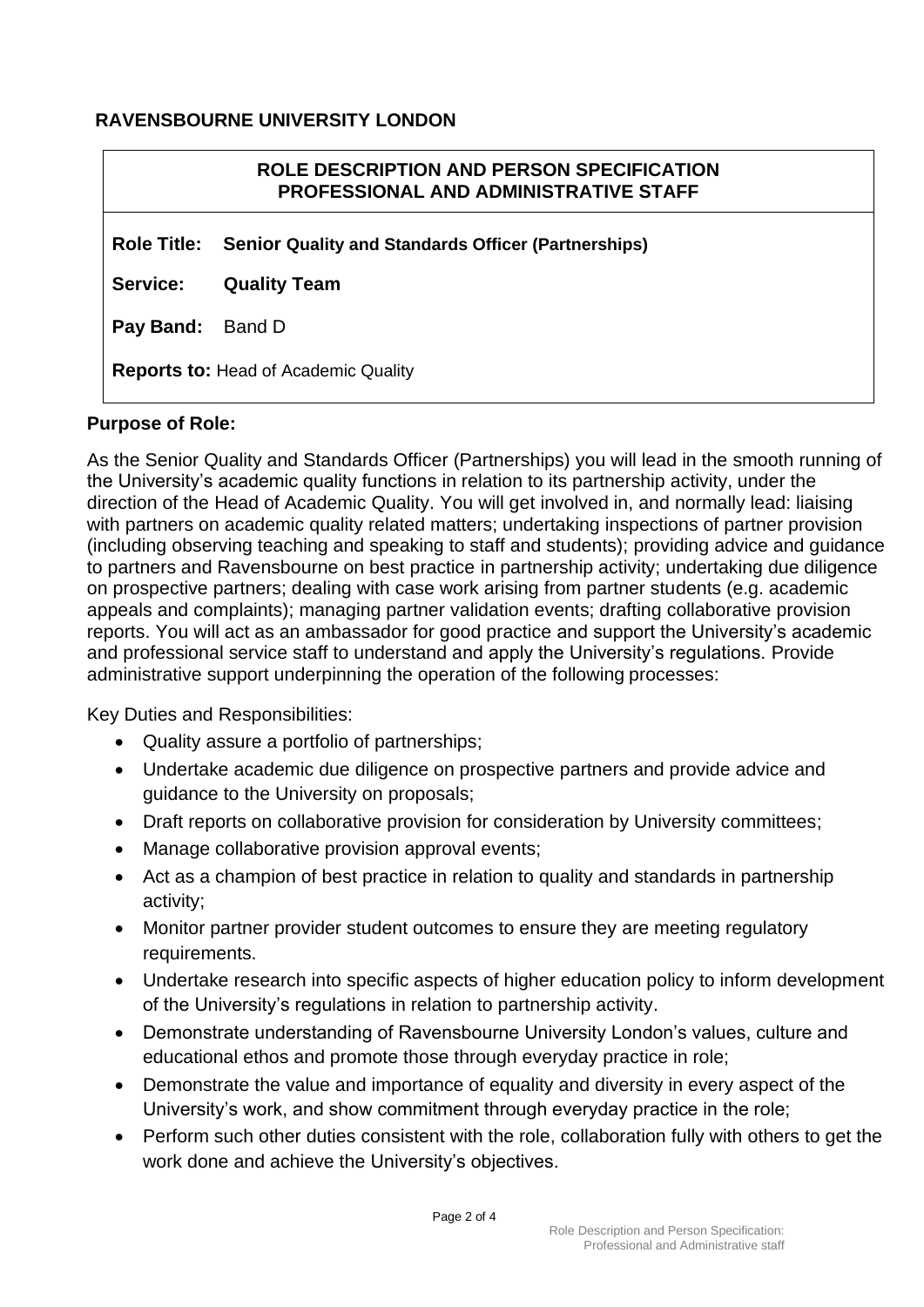## **Key working relationships (i.e. titles of roles, both internally and externally, with which this role holder interacts on a regular basis):**

● Partner staff (particularly quality offices); Link Lecturers; Head of Partnerships; the University Secretary; other relevant internal and external stakeholders.

### **Resources Managed**

#### **Budgets: None**

### **Staff: None**

**Other (e.g. equipment; space)**

| Person Spec (KSB)                                                                                                                                                                                            | Essential | Desirable    |
|--------------------------------------------------------------------------------------------------------------------------------------------------------------------------------------------------------------|-----------|--------------|
| <b>Minimum Qualifications and Experience Required:</b>                                                                                                                                                       |           |              |
|                                                                                                                                                                                                              |           |              |
| A first degree or equivalent.                                                                                                                                                                                | ✓         |              |
| An understanding of the partnership quality function in a University<br>environment.                                                                                                                         | ✓         |              |
| An understanding of the regulatory framework within Higher<br>Education, particularly the Quality Code.                                                                                                      | ✓         |              |
| Knowledge and understanding of the creative arts and/or business<br>studies higher education.                                                                                                                |           | $\checkmark$ |
| <b>Service Focus:</b>                                                                                                                                                                                        |           |              |
| Able to work patiently with a helpful manner and good liaison skills.                                                                                                                                        | ✓         |              |
| <b>Team Working</b>                                                                                                                                                                                          |           |              |
| Works collaboratively with partners, the academic community and<br>professional services functions.                                                                                                          | ✓         |              |
| <b>Communicating and Relating to Others</b>                                                                                                                                                                  |           |              |
| Communicates clearly and precisely both orally and in writing.                                                                                                                                               | ✓         |              |
| Able to work with a degree of independence, but knows when to ask<br>for help.                                                                                                                               | ✓         |              |
| Experience of writing reports.                                                                                                                                                                               | ✓         |              |
| <b>Organising Work</b>                                                                                                                                                                                       |           |              |
| Clear organisational skills and the ability to coordinate business,<br>establish agendas and support papers to a strict deadline, ensuring<br>minutes and papers are produced according to clear timescales. | ✓         |              |
| <b>Using IT</b>                                                                                                                                                                                              |           |              |
| Confident with IT and the ability to work in a virtual environment.                                                                                                                                          | ✓         |              |